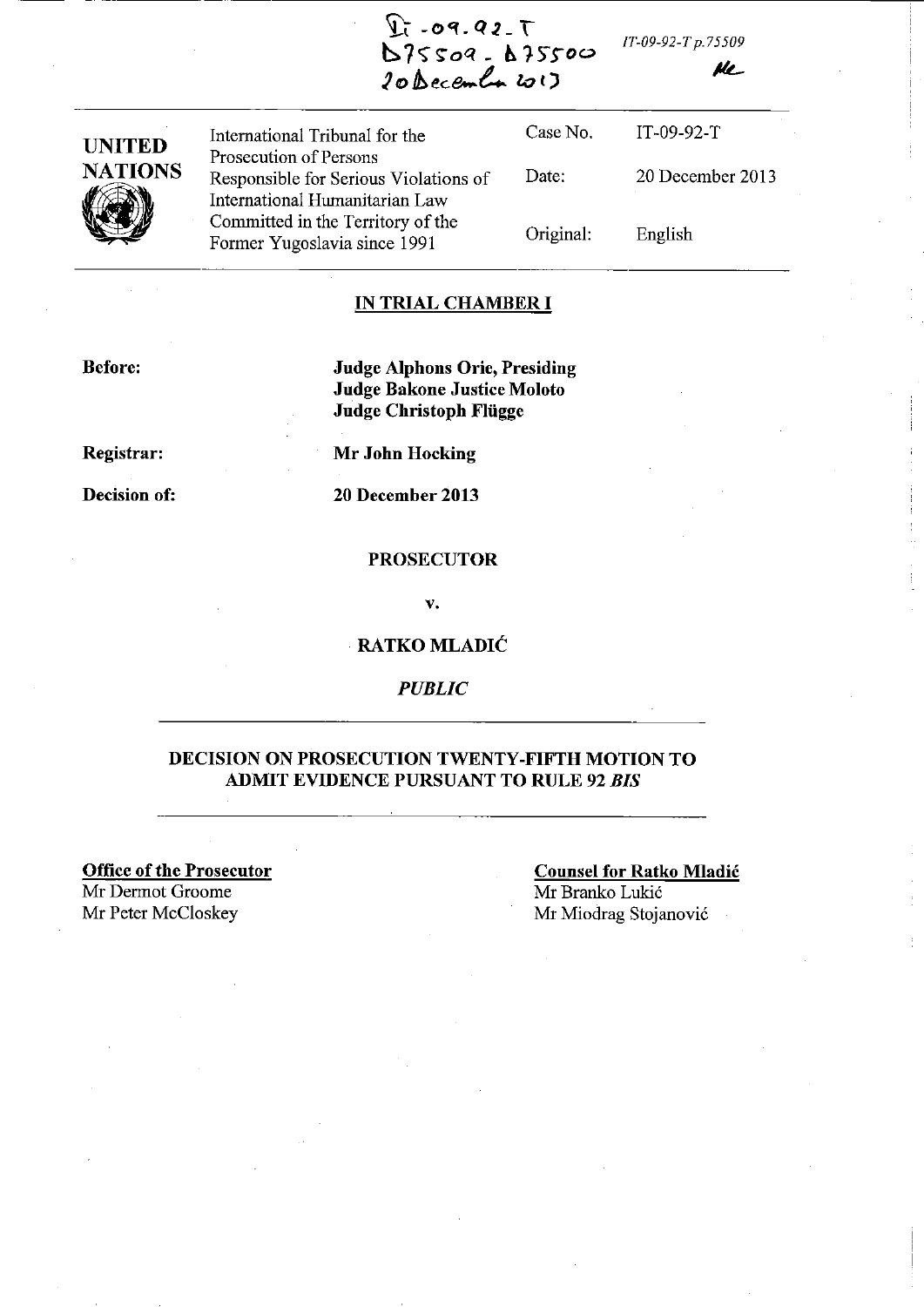# **I. PROCEDURAL HISTORY AND SUBMISSIONS OF THE PARTIES**

--------------------~~~~--,--- ------------------------.,---

1. On 3 April 2013, the Prosecution filed a motion pursuant to Rule 92 *bis* of the Tribunal's Rules of Procedure and Evidence ("Rules") seeking admission of evidence from seven witnesses: Stefanie Frease, Jugoslav Gavric, Milanko Jovicic, Dean Manning, Mira Mihajlovic, Zoran Petrović-Piroćanac, and Witness RM-504 ("Motion").<sup>1</sup> On 16 April 2013, the Defence filed a request for an additional 90 days within which to file its response to the Motion ("Defence Request")? On 19 April 2013, the Chamber granted the Defence Request, setting the response deadline to 16 July 2013. $3$  On 11 June 2013, the Prosecution sought to tender Dean Manning's evidence under Rule 92 ter of the Rules, and accordingly withdrew his evidence for consideration under Rule 92 *bis* through the Motion.<sup>4</sup> Dean Manning testified before the Chamber on 10 and 11 July *<sup>2013</sup> s* 

2. On 16 July 2013, the Defence filed its Response to the Motion ("Response"), objecting to the admission of the evidence of three witnesses: Stefanie Frease, Jugoslav Gav'ric and Zoran Petrovic-Piroćanac.<sup>6</sup> The Defence does not oppose the Motion in relation to Milanko Jovičić, Mira Mihajlović and Witness RM-504.<sup>7</sup>

3. On 28 October 2013, the Prosecution filed a corrigendum ("Corrigendum") amending the Rule 92 *bis* summary chart for Zoran Petrovic-Pirocanac. 8

 $\mathbf{1}$ Prosecution 25th Motion to Admit Evidence pursuant to Rule 92 *bis:* Srebrenica (Various), 3 April 2013 (Confidential with Confidential Annexes A and B). Please see the submissions in the Motion. 2

Defence Motion to Enlarge Time to Respond to Prosecution 24th Motion to Admit Evidence pursuant to Rule 92 *bis,* and Prosecution's Twenty Fifth Motion to Admit Evidence pursuant to Rule 92 *bis:* Srebrenica (Various), 16 April 2013 (Confidential), para. 7.  $\overline{\mathbf{3}}$ 

<sup>4</sup>  T. 10094-10095.

Prosecution Rule 92 ter Motion: Dean Manning (RM295), 11 June 2013 ("Manning 92 ter Motion"), paras 1, 6.

 $\overline{\mathbf{S}}$ T. 14148-14303.

<sup>6</sup>  Defence Response to Prosecution 25<sup>th</sup> Motion to Admit Evidence pursuant to Rule 92 *bis*, 16 July 2013 (Confidential), paras 10-24. Please see the submissions in the Response.

<sup>7</sup>  Response, para. 3.

Prosecution Motion to Amend the Trial Chamber's Decisions on Prosecution's 10<sup>th</sup>, 11<sup>th</sup> and 16<sup>th</sup> Rule 92 *bis* Motions and Corrigendum to the Prosecution's 21<sup>st</sup> and 25<sup>th</sup> 92 *bis* Motions, 28 October 2013, paras 1, 6. See also Corrigendum to the Prosecution Motion to Amend the Trial Chamber's Decisions on Prosecution's  $10^{th}$ ,  $11^{th}$  and 16th Rule 92 *bis* Motions and Corrigendum to the Prosecution's 21" and 25" 92 *bis* Motions, 29 October 2013. The Chamber notes that the Corrigendum corrects one typographical error in the summary chart for this witness and does not alter the evidence of the witness tendered through the Motion.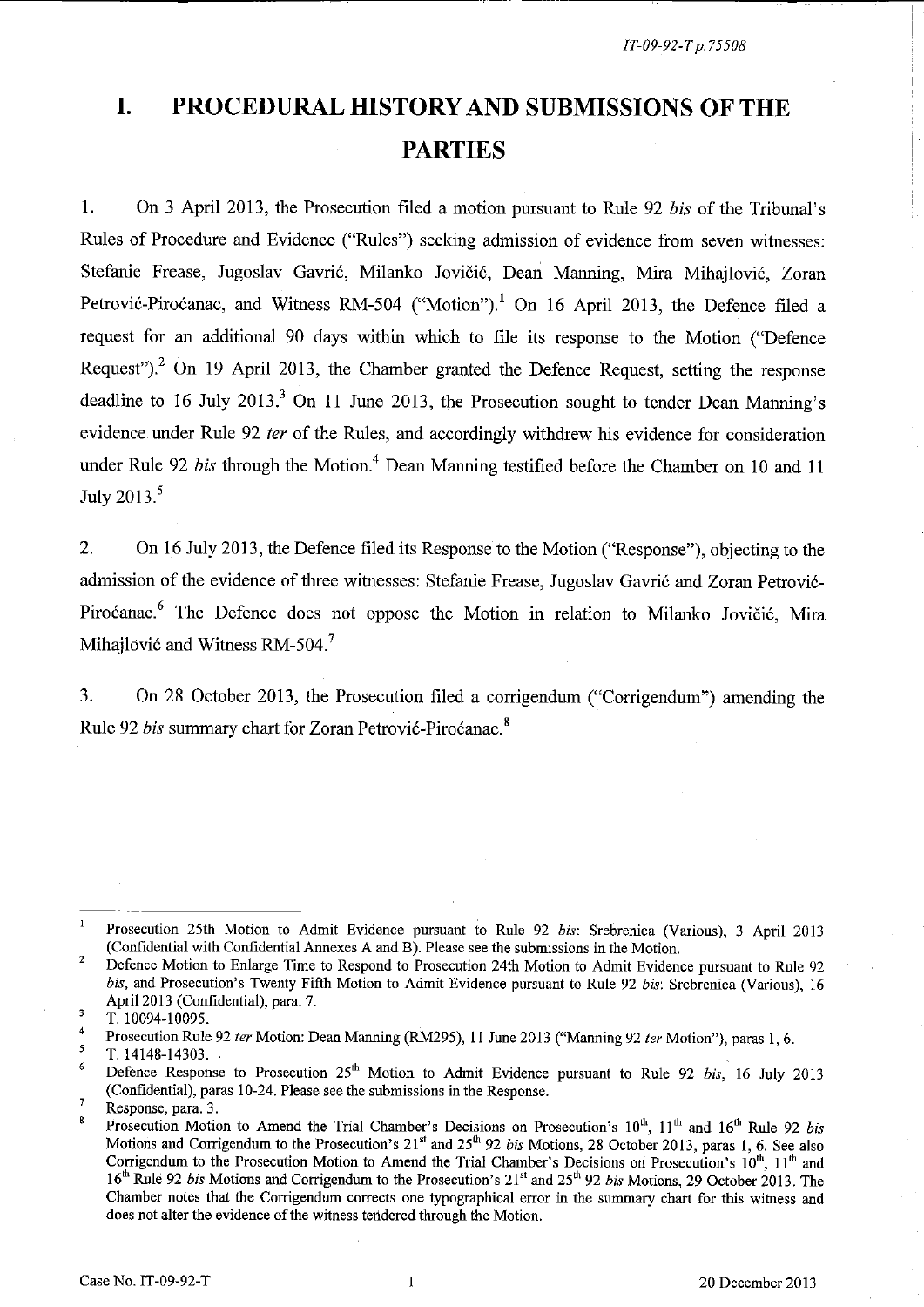------~-------------~~--~~~~---~-

# **II. APPLICABLE LAW**

4. The Chamber recalls and refers to the applicable law governing the admission of evidence pursuant to Rule 92 bis of the Rules, as well as that governing amendments to the Rule 65 ter exhibit list, as set out in previous decisions.<sup>9</sup> The Chamber further incorporates by reference its approach to the admission of exhibits associated with the written statements of witnesses and/or transcripts of their prior testimony. 10

# **III. DISCUSSION**

## ( a) Preliminary Matters

5. Considering that the Motion covers seven witnesses, the Chamber grants the Prosecution request to exceed the word limit in its Motion.<sup>11</sup>

#### (b) Additions to the Rule 65 fer Exhibit List

6. The Chamber recalls that Dean Manning, one of the witnesses subject of the Motion, was withdrawn as a Rule 92 bis witness, and instead testified before the Chamber on 10 and 11 July 2013 as a Rule 92 *ter* witness. The Chamber notes that while the Motion includes a request to add an exhibit bearing provisional Rule 65 ter number 28766 associated with Dean Manning's evidence to its Rule 65 ter exhibit list, this document was neither among those tendered under Rule 92 ter of the Rules nor among those tendered during his testimony.<sup>12</sup> The Chamber therefore deems the Motion moot in relation to the Prosecution request to add the associated exhibit to its Rule 65 fer exhibit  $list.<sup>13</sup>$ 

7. The Chamber further notes that the document with provisional Rule 65 *ter* number 28765 associated with the evidence of Stefanie Frease has already been admitted as exhibit PI177, and considers the request to add this to the Prosecution's Rule 65 fer exhibit list to be moot. The Prosecution also requests the addition of the document with provisional Rule 65 ter number 23386a associated with the evidence of Stefanie Frease to its Rule 65 fer exhibit list, which the Prosecution

Motion, paras 37-38.

<sup>9</sup> Decision on Prosecution Third Motion to Admit Evidence pursuant to Rule 92 *bis:* Sarajevo Witnesses, 19 October 2012, paras 5-8; Decision on Prosecution Second Motion to Amend Rule 65 *ter* Exhibit List, 27 June 2012, paras 5- 6.

<sup>10</sup> Decision on Prosecution Motion to Admit tbe Evidence of Witness RM-266 pursuant to Rule 92 *quater,* 23 July 2012, para. 13; see also T. 5601-5604; Decision on Prosecution's Motion for Reconsideration, Granting Admission from the Bar Table, or Certification in relation to Decision regarding Associated Exhibits of Witness Tucker, 7 February 2013, para. 8.

**<sup>11</sup>Motion, para. 5.** 

<sup>&</sup>lt;sup>12</sup> Manning 92 *ter* Motion, Annex B.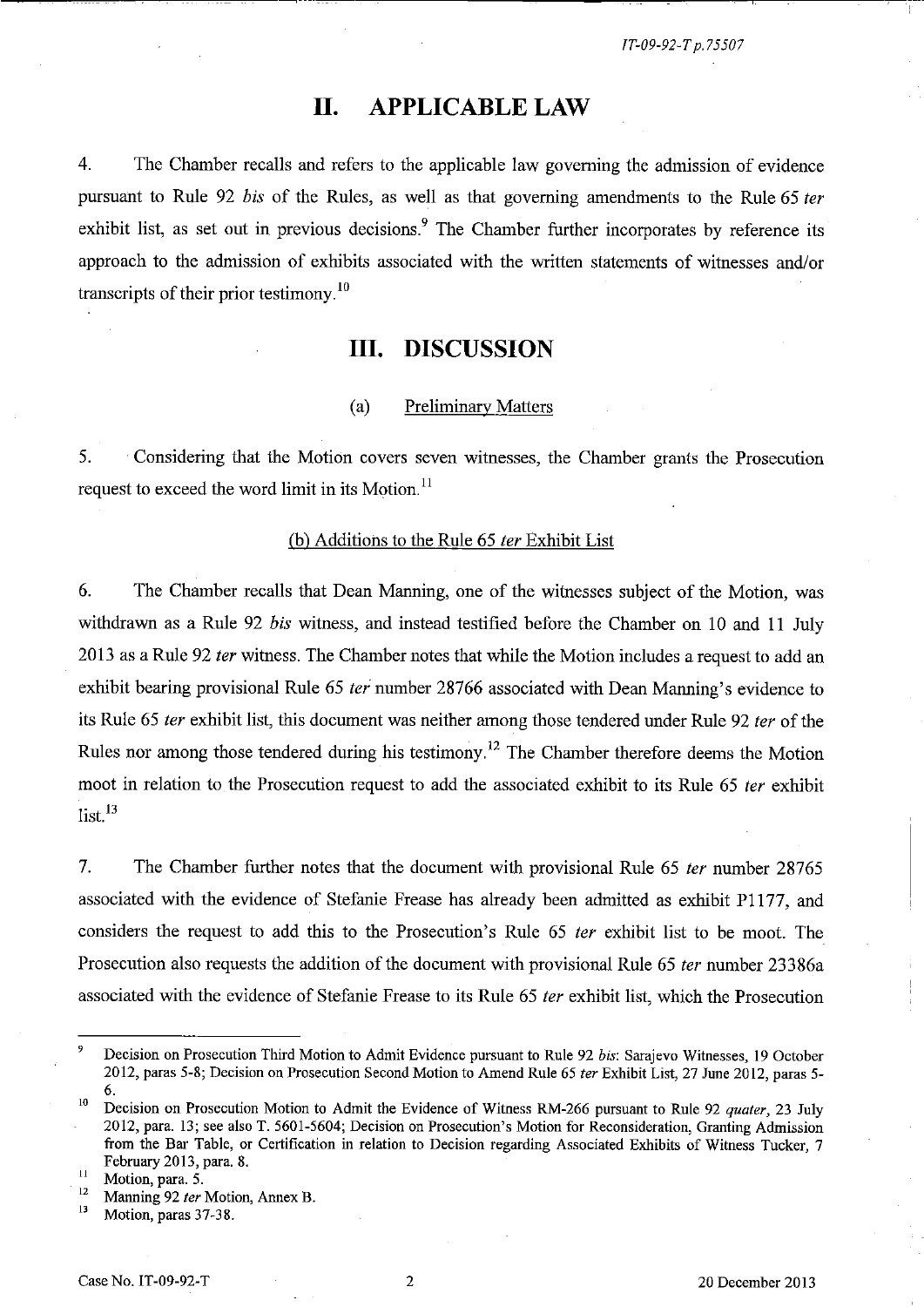contends is integral to understanding her conclusion that the intercept collection is reliable.<sup>14</sup> The Prosecution further points out that this exhibit was admitted in the *Tolimir* case and disclosed to the Defence in 2011, which the Defence does not dispute. The Chamber considers that the Defence would not be unduly prejudiced by such addition, that the requirements for its addition to the Rule 65 fer exhibit list have been met, and that the request can be granted.

## (c) Declaration and Verification under Rule 92 *bis* (B) of the Rules

8. The Chamber notes that the evidence of Milanko Jovičić, Zoran Petrović-Piroćanac, and Witness RM-504 are all transcripts of prior testimony before this Tribunal, and recalls that Rule 92 *bis* (B) of the Rules only applies to written statements. The Chamber notes, on the other hand, that the amalgamated statement of Stefanie Frease was admitted in the Karadžić case, the ICTY statement of Jugoslav Gavrić, which incorporates the information report by reference, was admitted in the Popović et al. and Tolimir cases, while the amalgamated statement of Mira Mihajlović was admitted in the Karadžić case, all under Rule 92 ter of the Rules.<sup>15</sup> These witnesses were required to attest to their statements when they appeared in court pursuant to Rule 92 *ter*, and this in-court attestation satisfies the requirements of Rule 92 *bis* (B).

#### (d) Relevance and Probative Value pursuant to Rule  $89(C)$  of the Rules

9. The Chamber considers that the evidence of Stefanie Frease is relevant and probative insofar as it relates to the chain of custody of various intercepts of the Army of Bosnia-Herzegovina. The Chamber notes that the Defence does not object to her evidence insofar as it identifies the provenance of certain documents, but instead opposes any opinions she offers concerning the authenticity and reliability of certain exhibits.<sup>16</sup> The Defence is willing to accept the admission of her statement, subject to the redaction of paragraphs 20 to 24 thereof, but opposes the admission of the transcript of her prior testimony.<sup>17</sup> The Defence further submits that her testimony is comprised of Prosecution arguments rather than evidence, and that her conclusions encroach upon the purview of the Chamber. <sup>18</sup>**In** relation to any opinions or conclusions expressed by Frease in her evidence as to the authenticity and reliability of the intercepts, the Chamber recalls the approach it has taken to

 $\frac{14}{15}$  Motion, para. 37.

**<sup>15</sup>Motion, para. 10.** 

**<sup>16</sup> Response, para. 14.** 

 $17$  Response, paras 18-19.

Response, para. 10.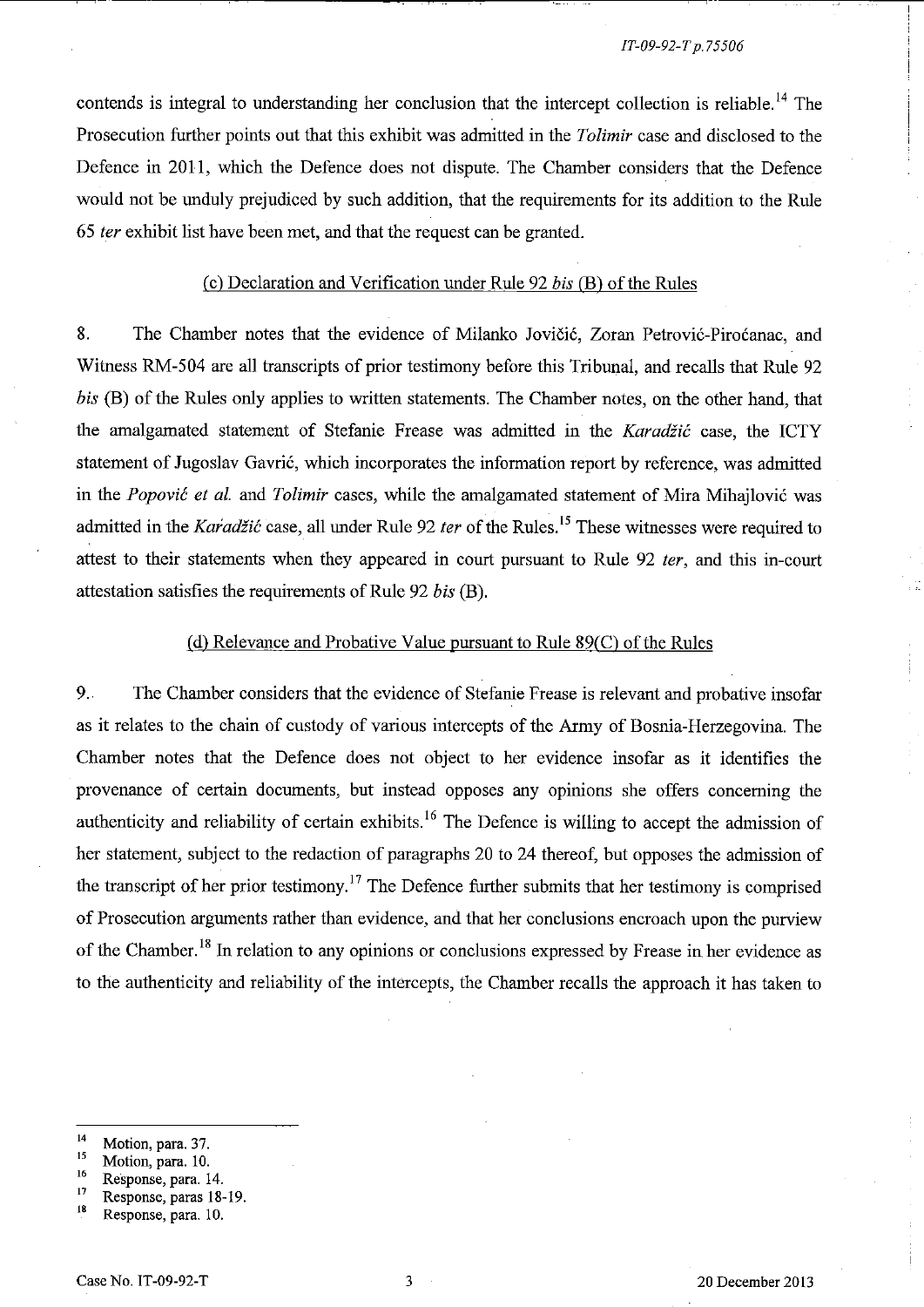opinions or conclusions found in the evidence of fact witnesses, which neither prevents the admission of such evidence nor requires any redactions thereto.<sup>19</sup>

10. The Chamber further finds the evidence of Jugoslav Gavrić and Zoran Petrović-Piroćanac relevant to and probative of the allegations in the Indictment regarding the deportation, murder, inhumane treatment and persecution of Bosnian Muslims in Srebrenica in July 1995. In addition, the Chamber finds the evidence of Milanko Jovičić to be relevant to this case, being probative of certain operations of the Zvornik Brigade, particularly those recorded in its Duty Officer logbook, which is already in evidence. As for Mira Mihajlovi6, the Chamber finds her evidence to be relevant and probative as it pertains to the system of appointments she employed in maintaining Karadžić's diary.20 The Chamber also considers the evidence of Witness RM-504 to be relevant and probative as it deals with the apparent lack of prosecutions within the VRS judicial system for crimes committed in Srebrenica in July 1995. The Chamber finds that the proposed evidence of the six witnesses appears to be internally consistent and presented in a coherent manner and concludes that it has met the requirements of Rule 89 (C) of the Rules.

## ( e) Admissibility pursuant to Rule 92 *his* of the Rules

11. The Chamber finds that the evidence of the six witnesses does not relate to the acts or conduct of the Accused. The Chamber further notes that the Defence does not oppose the admission of the evidence of Milanko Jovici6, Mira Mihajlovi6 and Witness RM-504 pursuant to Rule 92 *his*  of the Rules. $21$ 

12. The Chamber has addressed the Defence objections to the evidence of Stefanie Frease above in the context of the general requirements for admissibility under Rule 89(C) of the Rules. The Chamber further finds her evidence to be admissible under Rule 92 *his.* 

13. In relation to Jugoslav Gavri6, the Defence objects to the admission of an information report as his statement, as it was prepared by the Prosecution, was not in his own words, and was neither signed nor attested to by the witness.<sup>22</sup> The Chamber notes, however, that the information report is incorporated by reference in Gavrić's ICTY witness statement, which he signed and attested as accurate subject to corrections specified in the statement.<sup>23</sup> The witness also attested to his statement

<sup>&</sup>lt;sup>19</sup> Decision with regard to Prosecution Motion for Admission into Evidence of Witness Harland's Statement and Associated Documents, 3 July 2012, para. 8.

<sup>&</sup>lt;sup>20</sup> See, for example, ERNs 0681-6279, 0681-6281 to 0681-6282.

**<sup>21</sup> Response, para. 3.** 

 $\frac{22}{23}$  Response, paras 20-22.

ERN 0607-2937 to 0607-2938.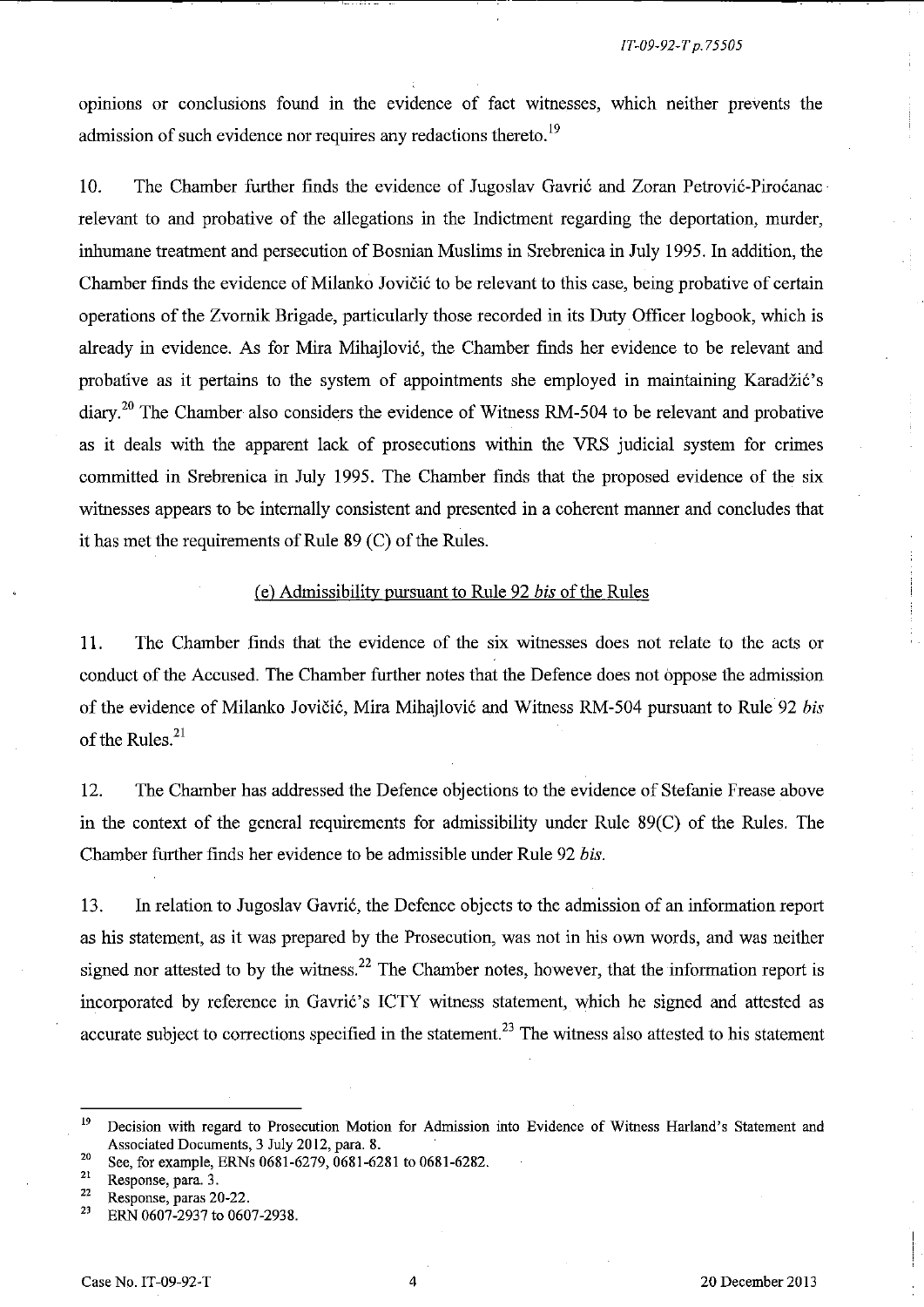in court during his testimony in the *Popovic et al.* case.<sup>24</sup> The Chamber thus considers that the information report, as part of Gavric's statement, is admissible under Rule 92 *bis* of the Rules.

14. As regards Zoran Petrovic-Pirocanac, the Defence argues that the significance of his testimony requires his *viva voce* testimony as "significant questions" have been raised in relation to the video he took.<sup>25</sup> The Defence, however, does not specify what these questions are, and as to whether these questions could not have been raised with Tomasz Blaszczyk, the witness through whom the videos were tendered, or if so raised, what issues were not addressed to the Defence's satisfaction. The Chamber therefore rejects the Defence request that the Motion be denied in relation to Petrovic-Pirocanac, and that he be required to testify *viva voce.* 

15. The Chamber notes that the evidence of the six witnesses is cumulative to other oral testimony previously given in this case.<sup>26</sup> In line with the above discussion, the Chamber sees no need to require these witnesses to appear for cross-examination. The Chamber therefore admits the evidence of Stefanie Frease, Jugoslav Gavric, Milanko Jovicic, Mira Mihajlovic, Zoran Petrovic-Pirocanac, and Witness RM-504 under Rule 92 *bis* of the Rules.

## (f) Associated Exhibits

16. The Prosecution seeks the admission of various exhibits associated with the evidence of the six witnesses. The Chamber notes, however, that many of these have already been admitted into evidence: the documents bearing Rule 65 ter numbers 4348, 4712, 4713, 4715, 4716, 4719, 5136, 5748,5759,5761, 5762, 6289,22362,22422,22342,23318,25115, 25118, 25118a,25052, 25055, 25533, and 28765. Accordingly, the Chamber considers the Motion moot in relation to the request to admit these associated exhibits into evidence.

17. As regards Stefanie Frease, the Chamber notes that while the document bearing Rule 65 ter number 4718 is 107 pages long, it is divided into 12 sections referred to as tabs, with each tab containing two summaries: (1) a summary of one or more intercepts; and (2) a summary of

<sup>&</sup>lt;sup>24</sup> Prosecutor v. Popović et al., Case No. IT-05-88/2-T, Transcript of 21 March 2007, T. 9112.

<sup>&</sup>lt;sup>25</sup> Response, paras 23-24.

**<sup>26</sup> Stefanie Frease's evidence appears to be cumulative to the evidence of,** *inter alia:* **Witnesses RM-506 in relation to**  connnunications intercepted by the Croatian military (HVO); Witnesses RM-279 and RM-316 in relation to ABH and State Security Service intercepts; and Richard Butler. as regards the reliability of the intercepted communications. Jugoslav Gavrić's evidence appears to be cumulative to the evidence of Witness RM-322 and Richard Butler. Milanko Jovičić's evidence appears to be cumulative to the evidence of: Witness RM-322 and Richard Butler; and Kathryn Barr as regards her handwriting analysis of the Zvornik Brigade Duty Officer Logbook. Zoran Petrović-Piroćanac's evidence appears to be cumulative to the evidence of Petar Skrbić. Mira Mihajlović's evidence appears to be cumulative to the evidence of: Witnesses RM-256 and RM-306; Dean Manning and Dusan Jane, regarding the killings and mass burials of Muslims at the Kravica warehouse; Milenko Pepic regarding the detention of Muslim prisoners in a field near Sandići; and Tomasz Blaszczyk. Witness RM-504's evidence appears to be cumulative to the evidence of Witness RM-513.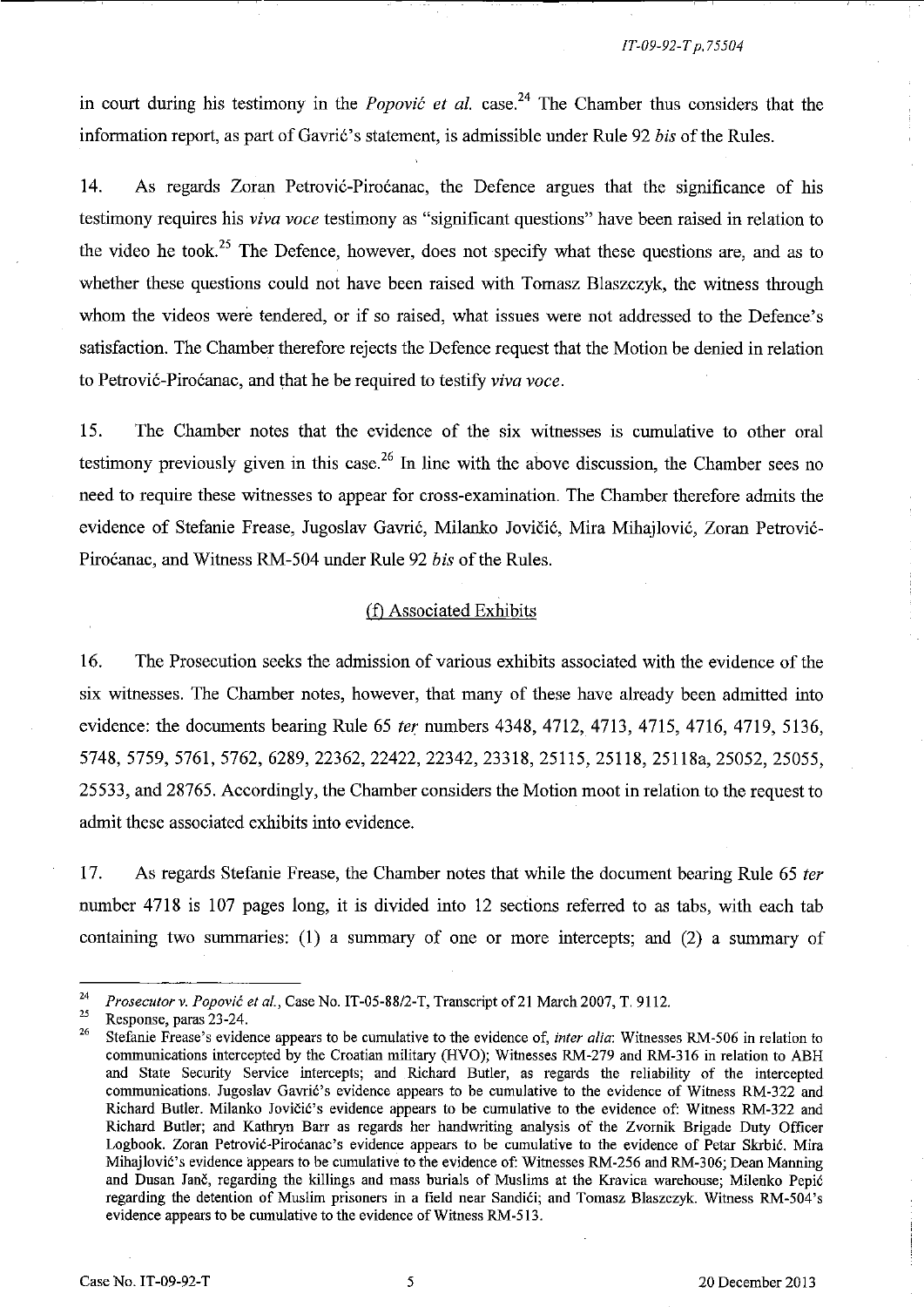#### *IT-09-92-T p. 75503*

corroborating material.<sup>27</sup> The Chamber instructs the Prosecution to upload the intercept summaries and corroborating materials separately, with each of the tabs assigned a separate Rule 65 *ter* number. The Chamber considers that given the subject matter of Frease's statement,<sup>28</sup> a large number of associated exhibits which would otherwise be in contravention of the Chamber's previous guidance is acceptable under the circumstances. As for Mira Mihajlović, the Chamber notes that the appointment diary bearing Rule 65 fer number 6344 is 127 pages long (original BCS document is 156 pages long), and it is often unclear in her statement which pages of the appointment diary she discusses. The Chamber instructs the Prosecution to select the pages of the appointment diary discussed by the witness in her statement and to upload this selection into eCourt

18. In line with its previous guidance on the matter, the Chamber considers that the remaining associated exhibits form an inseparable and indispensable part of the relevant witnesses' testimony. The Chamber therefore admits the remaining associated exhibits into evidence.

# **IV. DISPOSITION**

19. For the foregoing reasons, pursuant to Rules 89 and 92 *bis* of the Rules, the Chamber

**GRANTS** the Prosecution request to exceed the word limit in its Motion;

**FINDS** the Motion moot **IN PART,** with respect to

- 1) The request to add the document with Rule 65 *ter* number 28765 to its Rule 65 *ter* exhibit list;
- 2) The request for admission of the documents bearing Rule 65 fer numbers 4348, 4712, 4713, 4715,4716,4719,5136,5748,5759,5761,5762,6289,22362,22422,22342,23318,25115, 25118, 25118a, 25052, 25055, 25533, and 28765;

**GRANTS** the Motion **IN PART** 

<sup>&</sup>lt;sup>27</sup> ICTY amalgamated witness statement of Stefanie Frease, 19 March 2012, para. 26.

The Chamber understands that the exhibits and documents bearing Rule 65 ter numbers in other cases before the Tribunal referred to in Stephanie Frease's statement correspond to the documents bearing the Rule 65 ter numbers in the present case listed in the sununary chart attached as Confidential Annex A to the Motion. See Motion, Confidential Annex A, pp. i-v.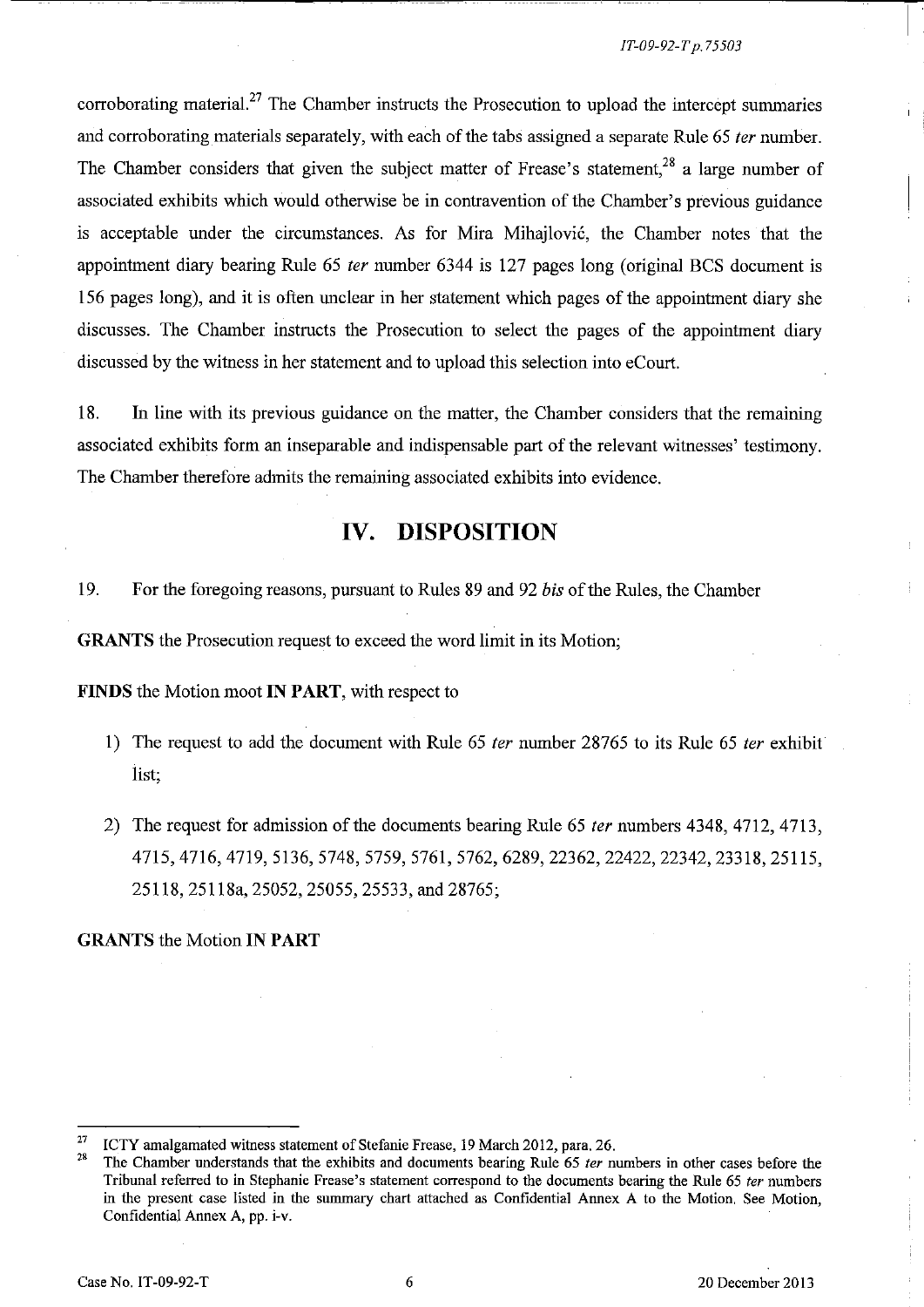I

With respect to

#### *1) Witness Stefanie Frease*

**GRANTS** the request to add the document with Rule 65 *ter* nwnber 23386a to the Prosecution's Rule 65 *ter* exhibit list;

**INSTRUCTS** the Prosecution to separate the intercept binder bearing Rule 65 *ter* number 4718 into the constituent tabs, and to upload these into eCourt with unique Rule 65 *ter* numbers;

**DENIES** admission into evidence of the document bearing Rule 65 *ter* number 4718;

## **ADMITS** into evidence **UNDER SEAL**

a) **ICTY** statement dated 19 March 2012 of the witness, with ERNs 0681-7977 to 0681-7984; and

b) Docwnents bearing Rule 65 *ler* numbers 25532 and 23386;

## **ADMITS** into evidence

- a) Excerpts of her testimony on 7-8 September 2010 in *Prosecutor* v. *Tolimir,*  Case No. *IT-05-88/2-T,* T. 5019:10-T. 5020:19; T. 5024:1O-T. 5025:21; T. 5102:15-T. 5117:22; T. 5120:11-T. 5130:17; and T. 5131:1-T. 5134:22;
- b) Docwnents bearing Rule 65 *fer* nwnbers 20034, 25579, 5304, 5303, 4717, 23266,26129, 25526,25527, 25603, 25053, 25146, and 23386a; and
- c) The component tabs of the document bearing Rule 65 *ter* number 4718, once uploaded by the Prosecution into eCourt under separate Rule 65 *fer* numbers;

*2) Witness Jugos/av Gavric* 

**ADMITS** into evidence **UNDER SEAL** the docwnent bearing Rule 65 *fer* nwnber 5138; and

#### **ADMITS** into evidence

- a) The ICTY statement of the witness dated 20 March 2003, with ERNs 0607- 2936 to 0607-2940;
- b) The ICTY information report dated 30 January 2003, with ERNs R110-2284 to R110-2286;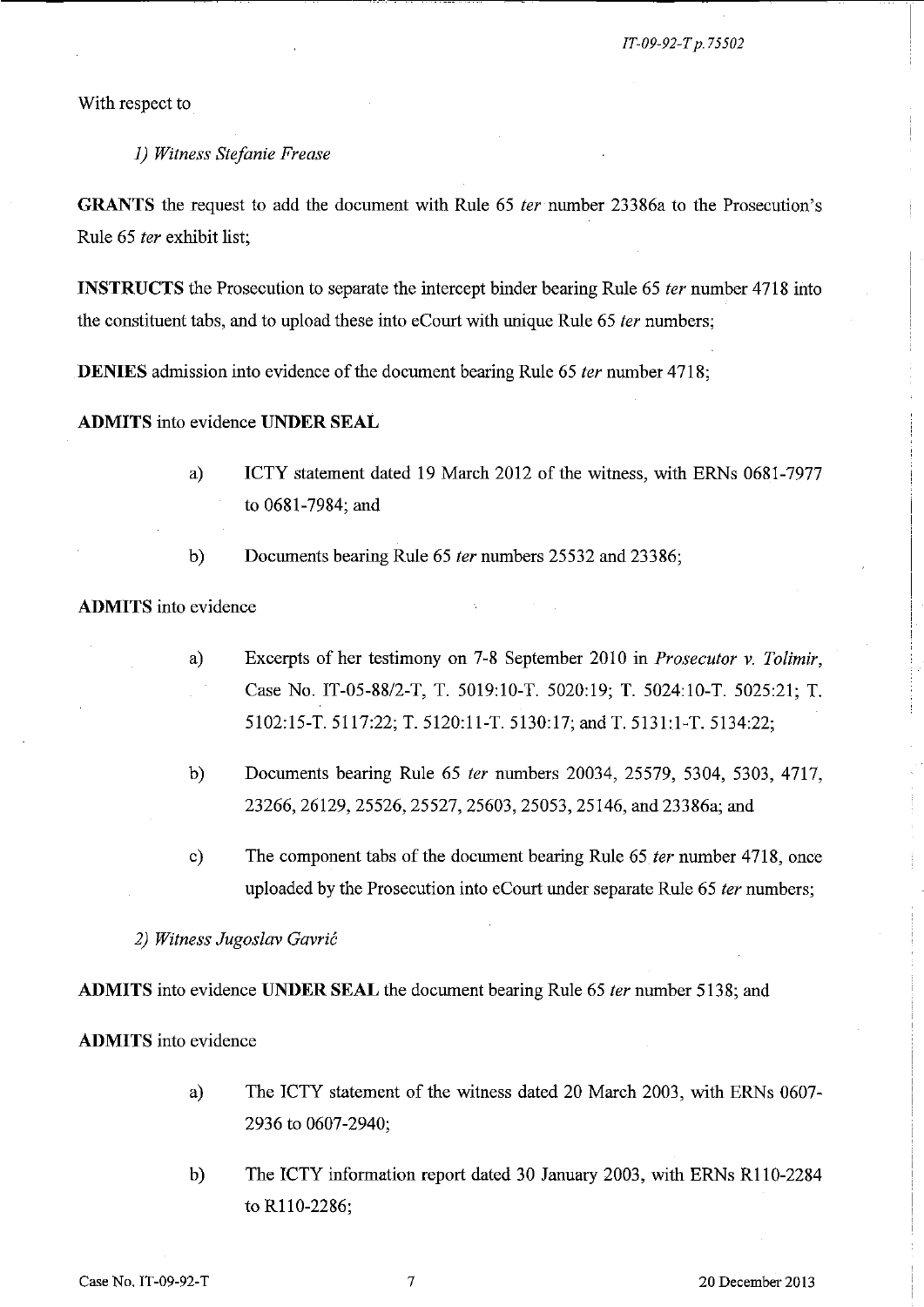- c) The excerpts of the witness's testimony on 21 March 2007 in *Prosecutor* v. *Popovic et al.,* Case No. IT-05-88-T, T. 9111:17-T. 9112:20; T. 9114:17-T. 9116:10; T. 9118:12-T. 9119:10; and T. 9123:4-T. 9124:4; and
- d) The excerpts of the witness's testimony on 2 December 2012 in *Prosecutor* v. *Tolimir.,* Case No. *IT-05-8812-T,* T. 8397:4-T. 8398:15; T. 8399:2-T. 8400:1; T. 8400:13-T. 8401:1; T. 8404:4-12; T. 8405:23-T. 8407:15; T. 8410:1-2; T. 8410:22-T. 8412:24; T. 8413:4-18; T. 8414:21-T. 8415:4; and T. 8416:5-T. 8417:25;

#### *3) Witness Milanko JoviCic*

**ADMITS** into evidence the excerpts of the witness's testimony on 14-15 May 2007 in *Prosecutor* v. *Popovic et aI.,* Case No. IT-05-88-T, T. 11479:3-T. 11490:11; and T. 11492:22-T. 11494:24;

*4) Witness Mira Mihajlovic* 

**ADMITS** into evidence

- a) The ICTY statement dated 6 February 2012 of the witness, with ERNs 0681- 6275 to 0681-6291;
- b) The excerpts of the witness's testimony on 8 February 2012 in *Prosecutor* v. *Karadiic,* Case No. IT-95-5/18-T, T. 24304: 11-T. 24307:16; and
- c) The document bearing Rule 65 *ter* number 5705;

**INSTRUCTS** the Prosecution to select the pages of the document bearing Rule 65 *ter* number 6344 discussed by the witness in her statement and to upload the selection into eCourt; and

**DENIES** admission into evidence of the document bearing Rule 65 *ter* number 6344;

*5) Witness Zoran Pefrovic-Pirocanac* 

#### **ADMITS** into evidence **UNDER SEAL**

a) The excerpts of the witness's testimony on 4-6 December 2007 in *Prosecutor*  v. *Popovic et aI.,* Case No. IT-05-88-T, T. 18737:15-T. 18748:22; T. 18753:8- T. 18786:5, T. 18787:14-T. 18824:1; T. 18825:3-T. 18833:14; and T. 18847:7-19; and